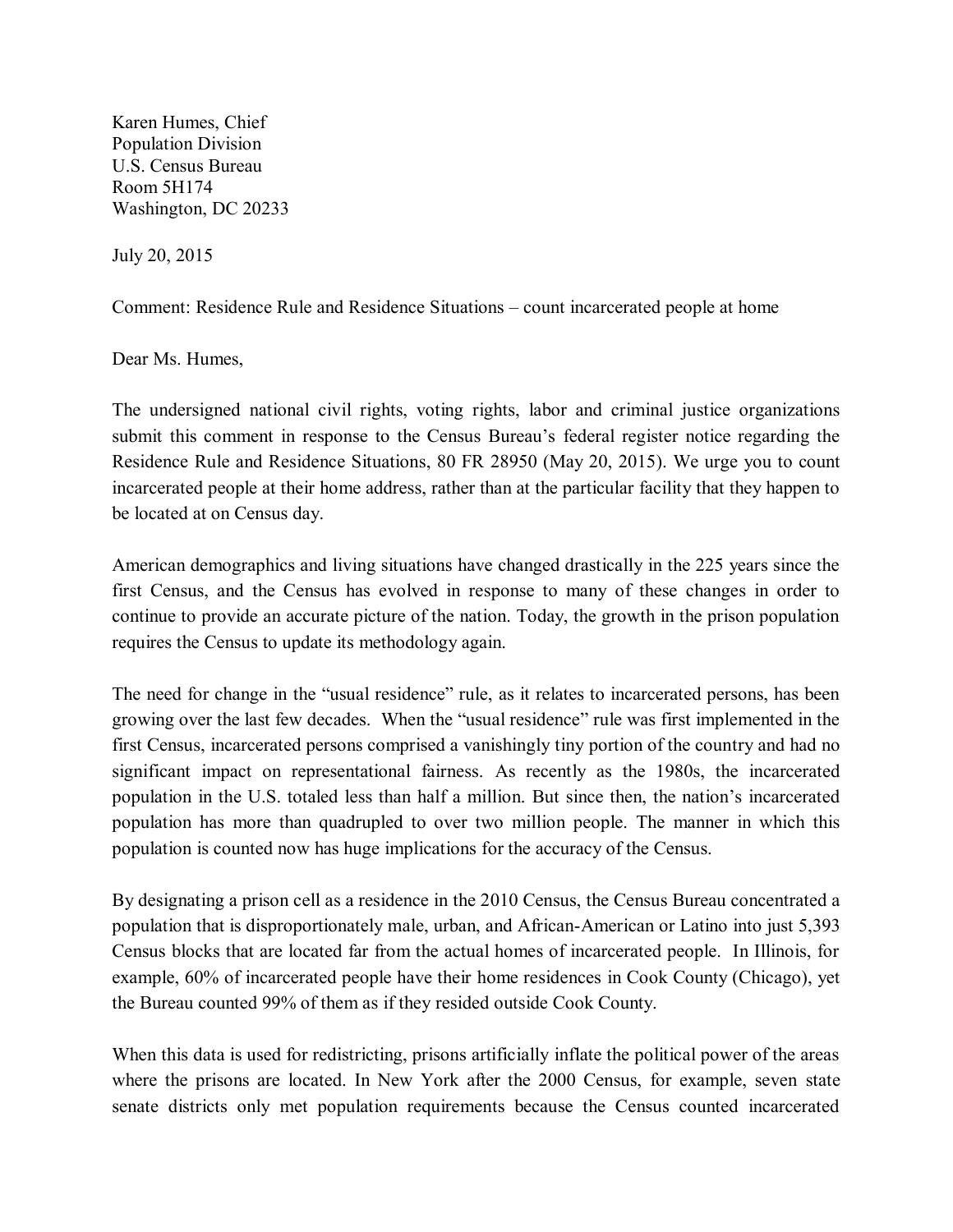people as if they were upstate residents. For this reason, New York State passed legislation to adjust the population data after the 2010 Census to count incarcerated people at home for redistricting purposes.

New York State is not the only jurisdiction taking action to correct the inaccuracies resulting from tabulating incarcerated persons at the prison location. Three other states (California, Delaware, and Maryland) are taking a similar state-wide approach, and over 200 counties and municipalities all individually adjust population data to avoid prison gerrymandering when drawing their local government districts.

But this ad hoc approach is neither efficient nor universally implementable. The states and localities that have decided to avoid the distortions of the current Census rule must create their own population data, because the Census Bureau is not yet publishing the data on home residence that is needed to count this population accurately. Other states find themselves unable to change their practices even when they would like to. The Massachusetts legislature, for example, concluded that the state constitution required it to follow Census Bureau data despite the inaccuracies with respect to incarcerated persons; so it sent the Bureau a resolution in 2014 urging the Bureau to tabulate incarcerated persons at their home addresses. *See* The Massachusetts General Court Resolution "Urging the Census Bureau to Provide Redistricting Data that Counts Prisoners in a Manner Consistent with the Principles of 'One Person, One Vote'" (Adopted by the Senate on July 31, 2014 and the House of Representatives on August 14, 2014).

For all these reasons, the Census Bureau must modify its residence rule with respect to incarcerated persons so that all states and localities will have the opportunity to accurately reflect the incarcerated population in their redistricting plans.

Thank you for this opportunity to comment on the Residence Rule and Residence Situations as the Bureau strives to count everyone in the right place in keeping with changes in society and population realities. Because we believe in a population count that accurately represents communities, we urge you to count incarcerated people as residents of their home address.

Sincerely,

Advancement Project Advancing Justice – Asian Law Caucus AFL-CIO American-Arab Anti-Discrimination Committee (ADC) Andrew Goodman Foundation Asian & Pacific Islander American Health Forum